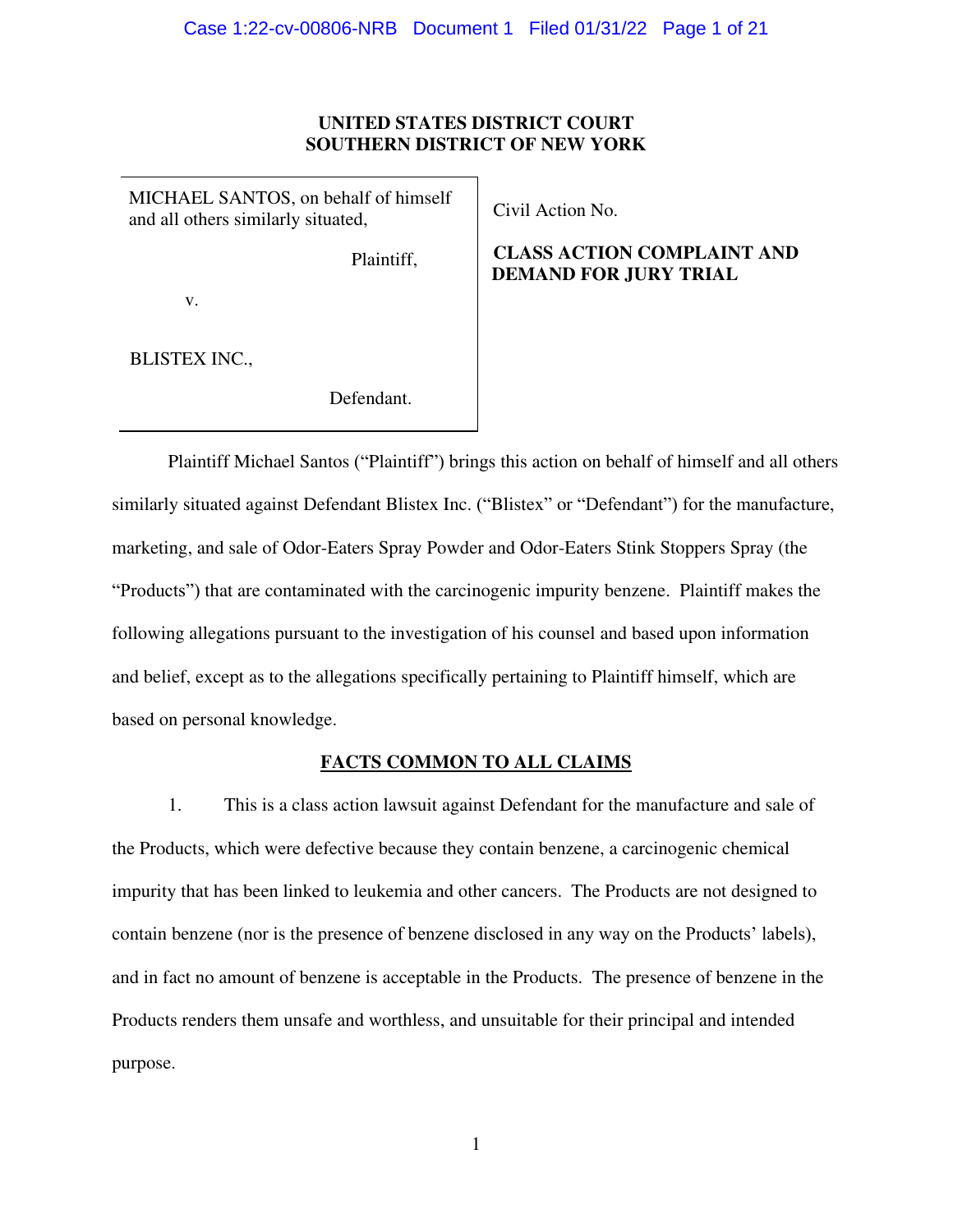# Case 1:22-cv-00806-NRB Document 1 Filed 01/31/22 Page 2 of 21

2. The Products are anti-fungal and foot odor reducing drug products regulated by the United States Food & Drug Administration ("FDA") pursuant to the federal Food, Drug and Cosmetics Act ("FDCA"). The presence of benzene in the Products renders them adulterated and misbranded. As a result, the Products are illegal to sell under federal law and therefore are worthless. *See* 21 U.S.C. §§ 331(a), 352.

3. Benzene is a component of crude oil, gasoline, and cigarette smoke, and is one of the elementary petrochemicals. The Department of Health and Human Services has determined that benzene causes cancer in humans. Likewise, the FDA lists benzene as a "Class 1 solvent" that "should not be employed in the manufacture of drug substances, excipients, and drug products because of [its] unacceptable toxicity." The World Health Organization ("WHO") and the International Agency for Research on Cancer ("IARC") have classified benzene as a Group 1 compound, defining it as "carcinogenic to humans."<sup>1</sup> In 2011, the United States Environmental Protection Agency introduced regulations that lowered limits on benzene in gasoline due to its carcinogenic nature.<sup>2</sup> California's Proposition 65 Fact Sheet for benzene states, "[b]enzene is on the Proposition 65 list because it can cause cancer and birth defects or other reproductive harm. Exposure to benzene can cause leukemia. Exposure to benzene during pregnancy may affect development of the child. It may also harm the male reproductive system."<sup>3</sup>

4. According to the American Cancer Society:

IARC classifies benzene as "carcinogenic to humans," based on sufficient evidence that benzene causes acute myeloid leukemia (AML). IARC also notes that benzene exposure has been linked

<sup>1</sup> https://monographs.iarc.who.int/list-of-classifications

<sup>&</sup>lt;sup>2</sup> https://www.epa.gov/gasoline-standards/gasoline-mobile-source-air-toxics

<sup>3</sup> https://www.p65warnings.ca.gov/fact-sheets/benzene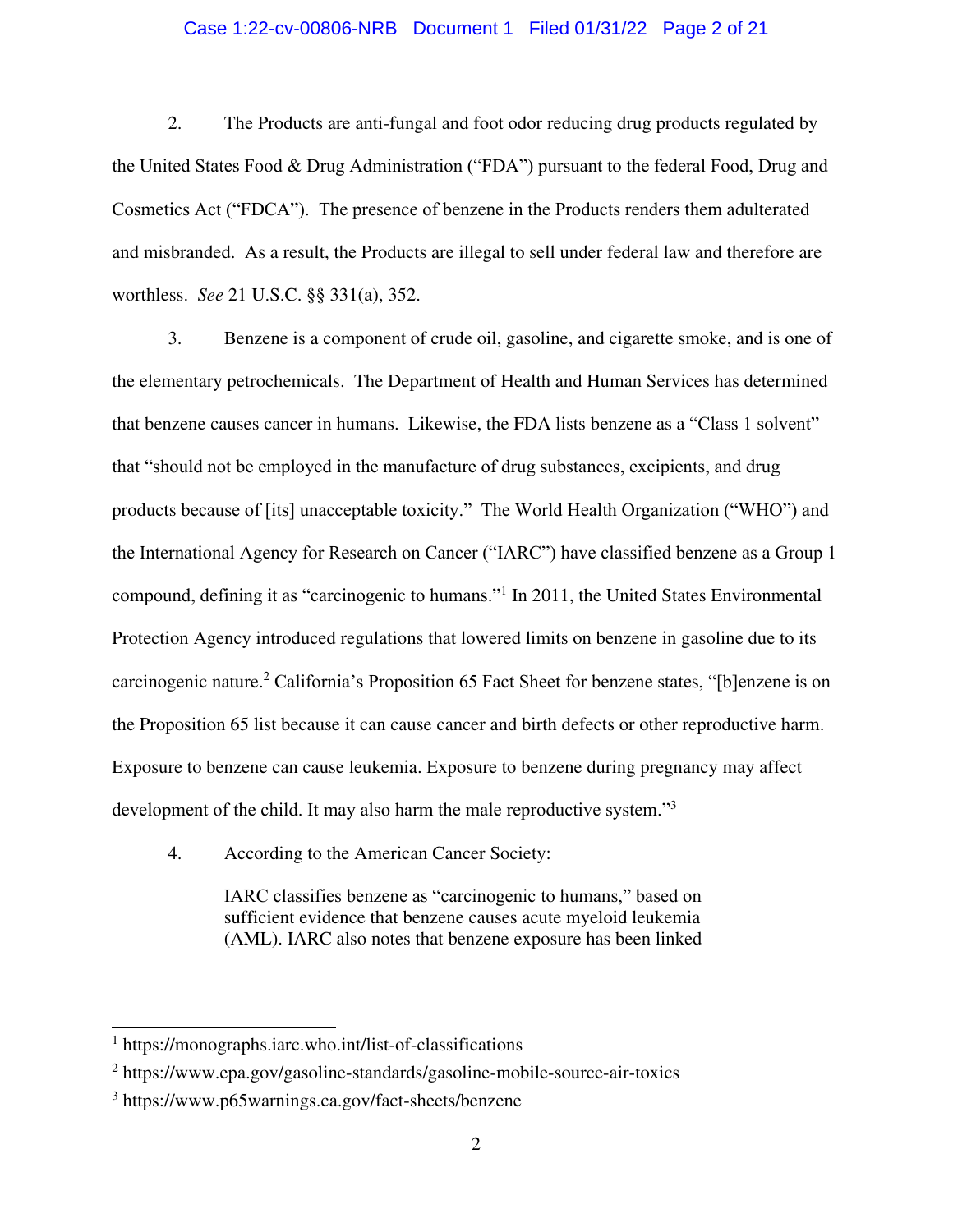with acute lymphocytic leukemia (ALL), chronic lymphocytic leukemia (CLL), multiple myeloma, and non-Hodgkin lymphoma.<sup>4</sup>

5. According to the National Institute for Occupational Safety and Health, humans can become exposed to benzene through "inhalation, skin absorption, ingestion, skin and/or eye contact."<sup>5</sup>

6. On November 17, 2021, Defendant, in conjunction with the FDA, announced a recall of "forty-one lots of two Odor-Eaters® spray products to the consumer level due to the presence of benzene."<sup>6</sup> The recall notice stated: "Benzene is classified as a human carcinogen. Exposure to benzene can occur by inhalation, orally, and through the skin and it can result in cancers including leukemia and blood cancer of the bone marrow and blood disorders which can be life-threatening."<sup>7</sup> The recall instructed: "Consumers, distributors, and retailers that have product which is being recalled should stop using or selling these specific Odor-Eaters® spray products and dispose of them appropriately."<sup>8</sup>

7. As OTC drug products regulated by the FDA, the Products must be both safe and effective and are subject to federal current Good Manufacturing Practices ("cGMP") regulations and the FDCA's state-law analogues. These cGMP regulations require OTC medications like the Products to meet safety, quality, purity, identity, and strength standards. *See* 21 U.S.C. § 51(a)(2)(B). Federal and state regulatory regimes require that labeling for OTC products identify

<sup>4</sup> American Cancer Society. Benzene and Cancer Risk (January 5, 2016) (https://www.cancer.org/cancer/cancer-causes/benzene.html)

<sup>&</sup>lt;sup>5</sup> National Institute for Occupational Safety and Health (NIOSH), Benzene, https://www.cdc.gov/niosh/npg/npgd0049.html.

<sup>&</sup>lt;sup>6</sup> https://www.fda.gov/safety/recalls-market-withdrawals-safety-alerts/odor-eatersr-issuesvoluntary-nationwide-recall-specific-lots-odor-eatersr-spray-powder-and-odor (last visited 1/27/22).

<sup>7</sup> *Id.* 

<sup>8</sup> *Id.*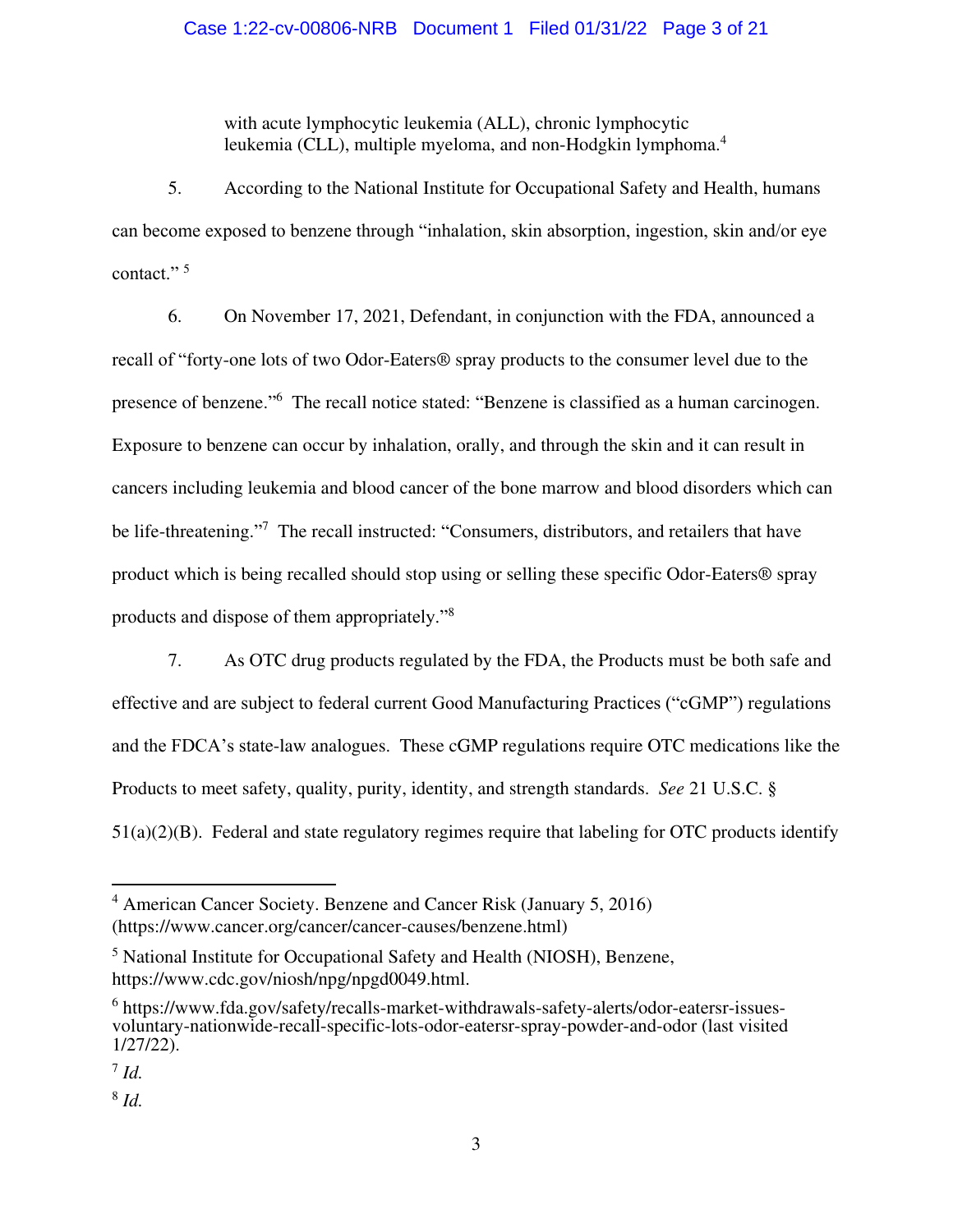#### Case 1:22-cv-00806-NRB Document 1 Filed 01/31/22 Page 4 of 21

each active and inactive ingredient. 21 C.F.R. 201.66 establishes labeling requirements for OTC products and defines an inactive ingredient as "any component other than an active ingredient." An "active ingredient" is "any component that is intended to furnish pharmacological activity or other direct effect in the diagnosis, cure, mitigation, treatment, or prevention of disease, or to affect the structure or any function of the body of humans. The term includes those components that may undergo chemical change in the manufacture of the drug product and be present in the drug product in a modified form intended to furnish the specified activity or effect."

8. 21 C.F.R. § 210.1(a) states that the cGMPs establish "minimum current good manufacturing practice for methods to be used in, and the facilities or controls to be used for, the manufacture, processing, packing, or holding of a drug to assure that such drug meets the requirements of the act as to safety, and has the identity and strength and meets the quality and purity characteristics that it purports or is represented to possess." In other words, entities at all phases of the design, manufacture, and distribution chain are bound by these requirements.

9. The FDA's cGMP regulations are found in 21 C.F.R. Parts 210 and 211. These detailed regulations set forth minimum standards regarding: organization and personnel (Subpart B); buildings and facilities (Subpart C); equipment (Subpart D); control of components and drug product containers and closures (Subpart E); production and process controls (Subpart F); packaging and label controls (Subpart G); holding and distribution (Subpart H); laboratory controls (Subpart I); records and reports (Subpart J); and returned and salvaged drug products (Subpart K). The FDA has worldwide jurisdiction to enforce these regulations if the facility is making drugs intended to be distributed in the United States.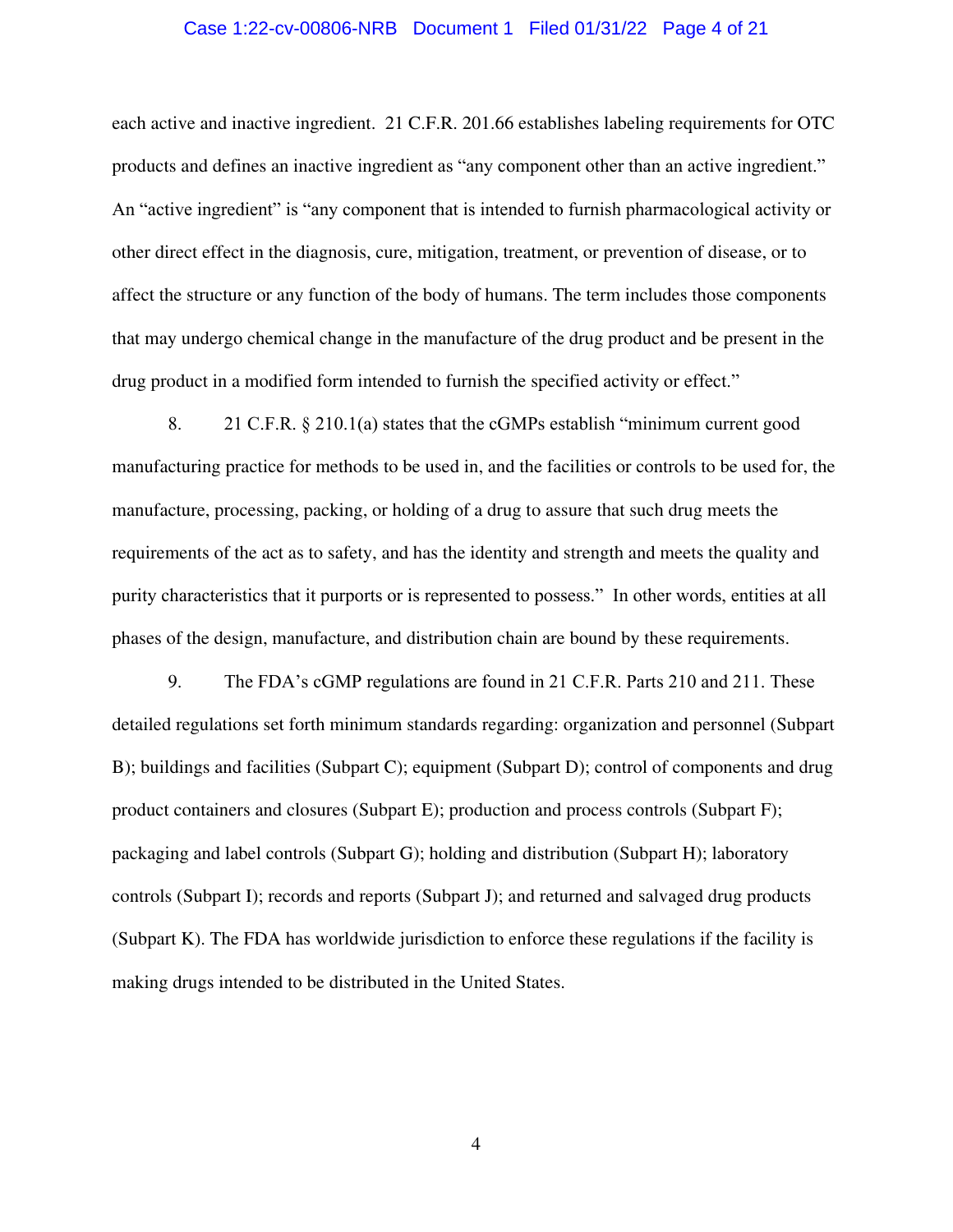# Case 1:22-cv-00806-NRB Document 1 Filed 01/31/22 Page 5 of 21

10. Any drug product not manufactured in accordance with cGMPs is deemed "adulterated" or "misbranded" and may not be distributed or sold in the United States. *See* 21 U.S.C. §§ 331(a), 351(a)(2)(B).

11. FDA regulations require a drug product manufacturer to have "written procedures for production and process control designed to assure that the drug products have the identity, strength, quality, and purity they purport or are represented to possess." 21 C.F.R. § 211.100.

12. Defendant disregarded the cGMPs outlined above. If Defendant had not routinely disregarded the FDA's cGMPs, or had fulfilled its quality assurance obligations, Defendant would have identified the presence of the benzene contaminant almost immediately.

13. Further, had Defendant adequately tested the Products for benzene and other carcinogens, reproductive toxins, and impurities, it would have discovered that the Products contained benzene at levels far above the legal limit, making those products ineligible for distribution, marketing, and sale.

14. Defendant introduced contaminated, adulterated, and/or misbranded antifungal medications containing dangerous amounts of benzene into the U.S. market.

15. Pursuant to 21 U.S.C. § 331(a) of the Food, Drug, and Cosmetics Act, the "introduction or delivery for introduction into interstate commerce of any food, drug, device, tobacco product, or cosmetic that is adulterated or misbranded" is categorically prohibited.

16. Notably, Plaintiff does not bring claims under the FDCA and does not seek to enforce federal law in this lawsuit. Instead, Plaintiff brings state law causes of action that arise regardless of the Products' classification under the FDCA. That the Products are in fact adulterated and misbranded simply underscores the unmerchantable nature of the Products.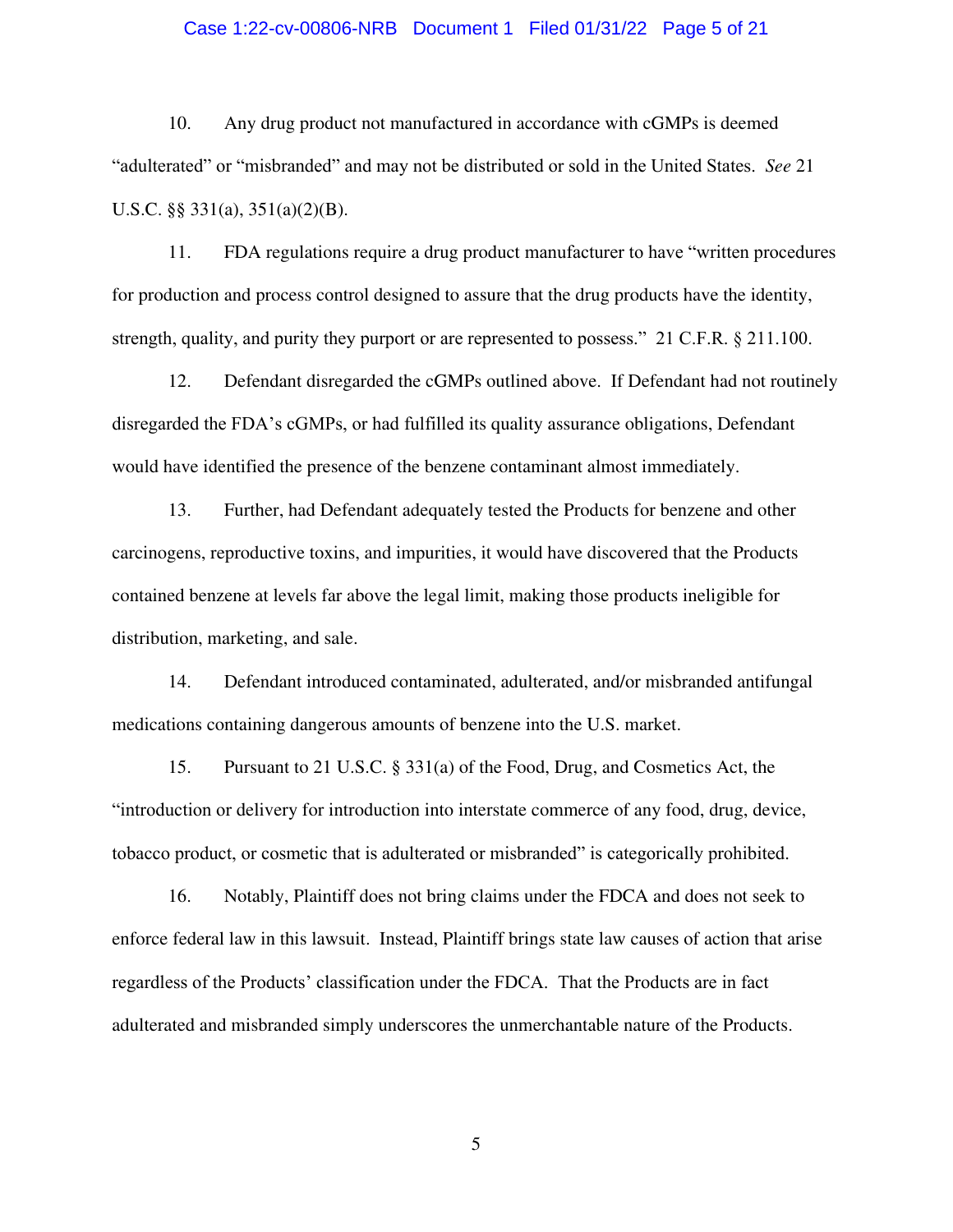# Case 1:22-cv-00806-NRB Document 1 Filed 01/31/22 Page 6 of 21

17. On the labeling of the Odor-Eaters Spray Powder Product, Defendant represents that the Product is "Tolnaftate Antifungal":

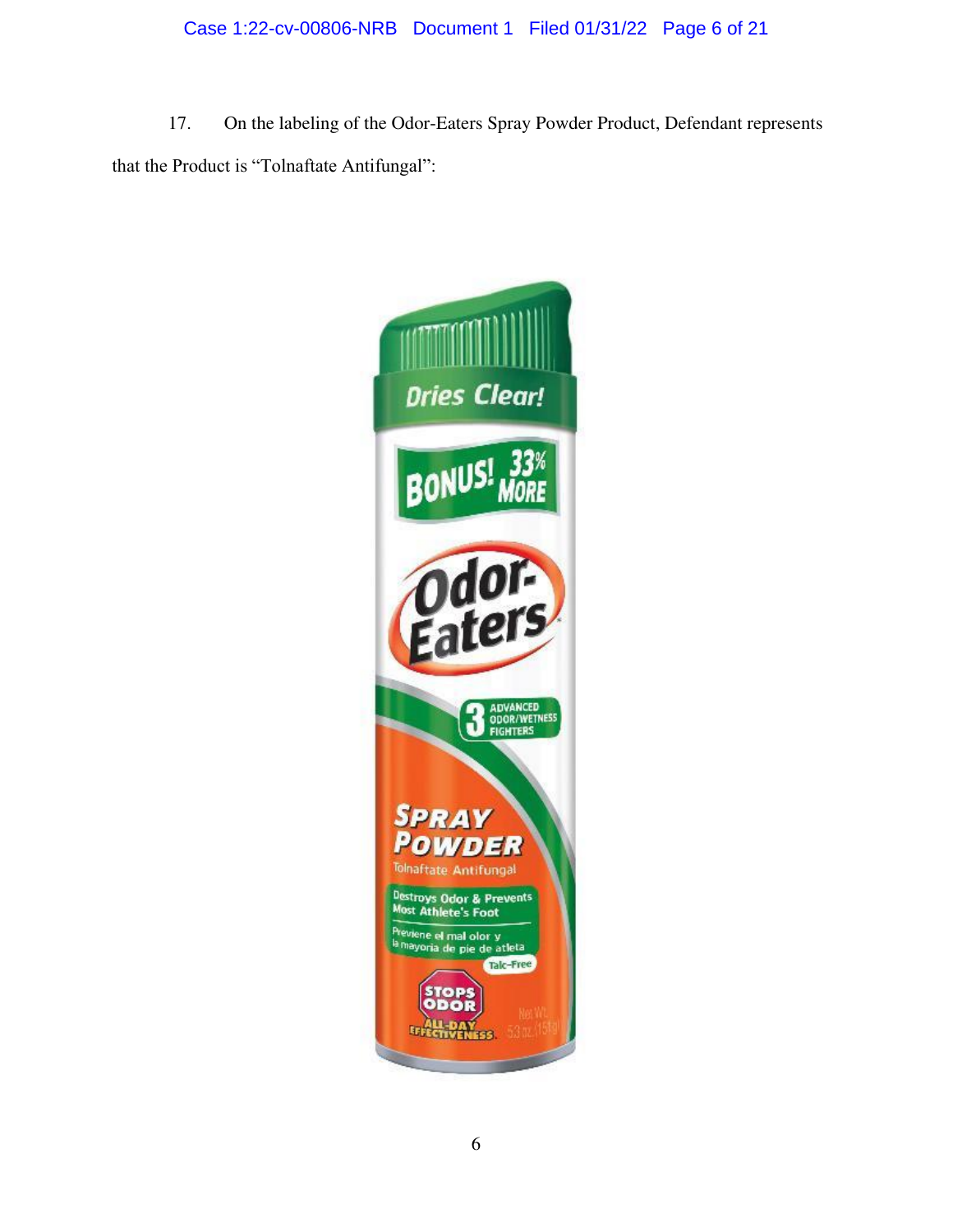# Case 1:22-cv-00806-NRB Document 1 Filed 01/31/22 Page 7 of 21

18. Similarly, the Products label identifies "Tolnaftate" as the only active ingredient in the Product:



19. Benzene is not listed as an active (or inactive) ingredient. Similarly, benzene is not listed as an ingredient on the Odor-Eaters Stink Stoppers Spray.

20. As such, Defendant breached an express warranty that the only ingredients contained in the Products were those listed on the Products' label. Defendant also materially omitted facts regarding the Products, specifically that they contained benzene.

21. Plaintiff and the Class were injured by the full purchase price of the Products because the Products are worthless, as they are adulterated and contain harmful levels of benzene. *See Debernardis v. IQ Formulations, LLC*, 942 F.3d 1076, 1085 (11th Cir. 2019); *see also In re Valsartan, Losartan, & Irbesartan Prod. Liab. Litig.*, 2021 WL 222776, at \*16 (D.N.J.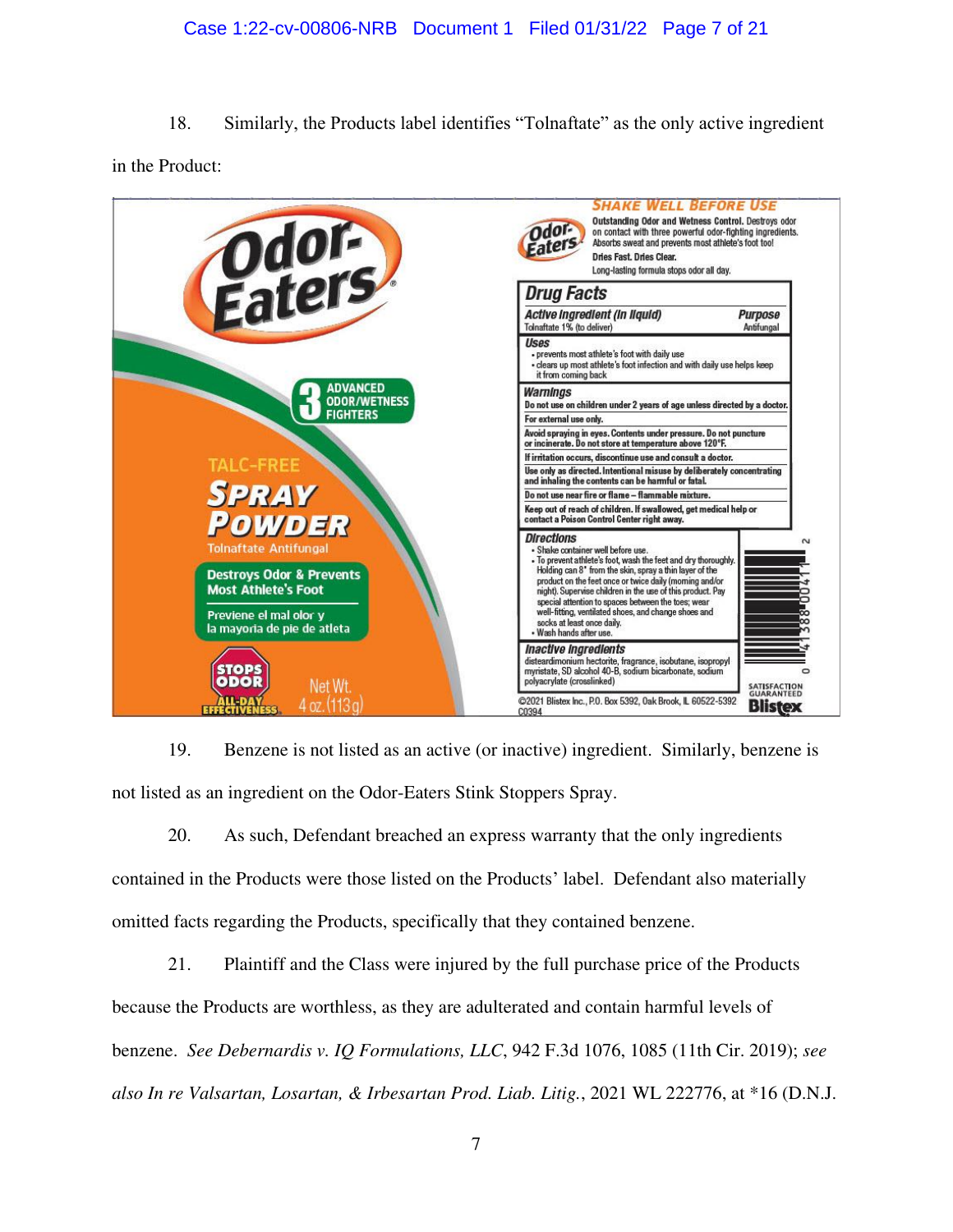### Case 1:22-cv-00806-NRB Document 1 Filed 01/31/22 Page 8 of 21

Jan. 22, 2021) ("This Court finds that contaminated drugs are economically worthless at the point of sale by virtue of the dangerousness caused by their contamination, regardless whether the sold VCDs actually achieved the medical purpose of lowering blood pressure. Put differently, contaminated drugs, even if medically efficacious for their purpose, cannot create a benefit of the bargain because the contaminants, and their dangerous effects, were never bargained for."). Plaintiff and class members bargained for an antifungal product free of contaminants and dangerous substances, and were deprived the basis of their bargain when Defendant sold them products containing the dangerous substance benzene, which rendered the Products unmerchantable and unfit for use.

22. Despite selling Products contaminated with elevated levels of benzene, Defendant has not offered a refund to purchasers of the Products.

23. Plaintiff brings this action on behalf of himself and the Class for equitable relief and to recover damages and restitution for: (i) breach of express warranty; (ii) unjust enrichment; (iii) violation of New York General Business Law ("GBL") § 349; and (iv) violation of GBL § 350.

#### **PARTIES**

24. Plaintiff Michael Santos is a resident of New York, New York and has an intent to remain there, and is therefore a domiciliary of New York. In or about April or May of 2020, Mr. Santos purchased Defendant's Odor-Eaters Stink Stoppers Spray from a CVS location in New York. When purchasing the Product, Mr. Santos reviewed the accompanying labels and disclosures, and understood them as representations and warranties by the manufacturer that the Product contained only the active ingredients stated on the label. Mr. Santos further reasonably believed that the Product was properly manufactured, free from defects, safe for its intended use,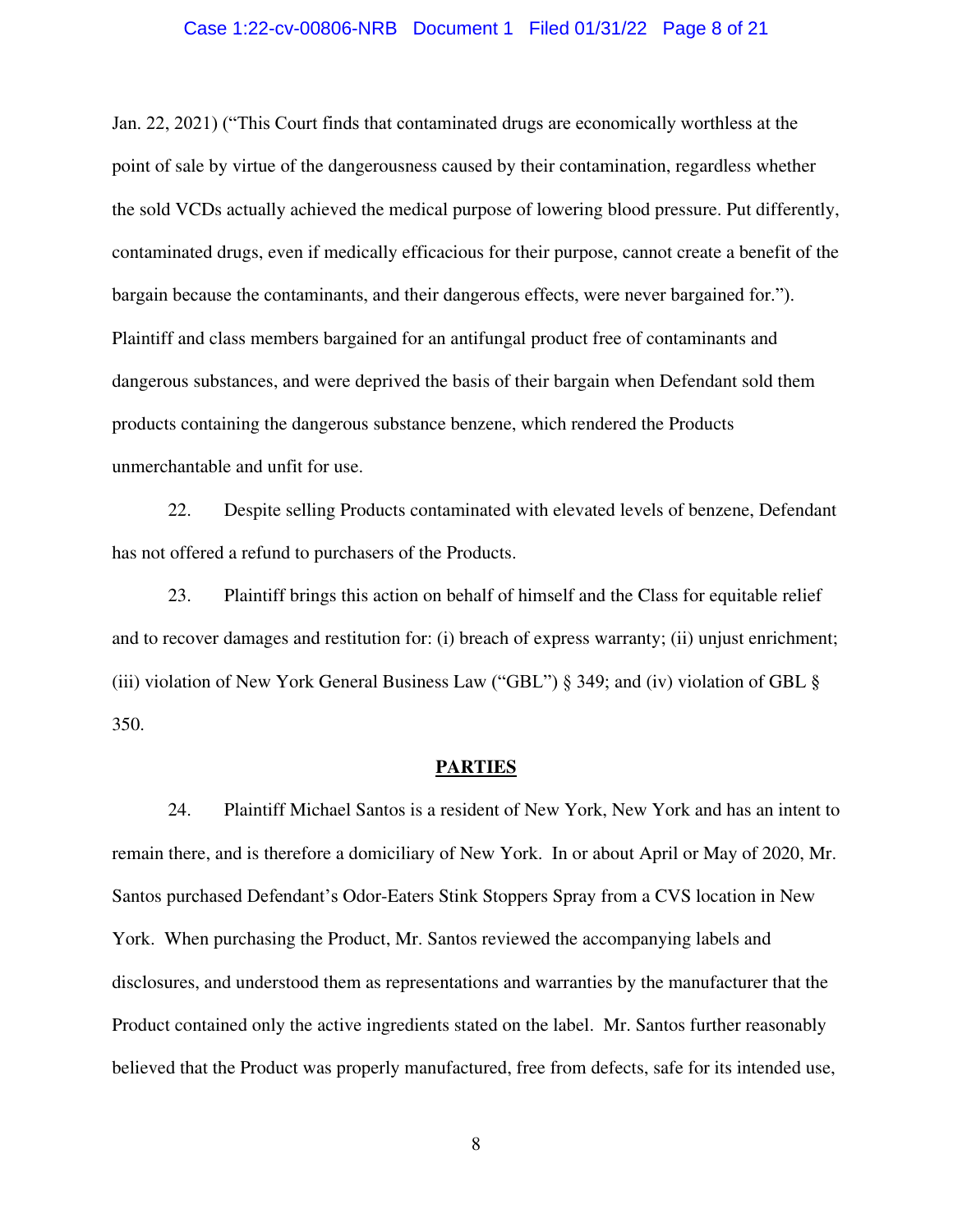#### Case 1:22-cv-00806-NRB Document 1 Filed 01/31/22 Page 9 of 21

not adulterated or misbranded, and legal to sell. Mr. Santos relied on these representations and warranties in deciding to purchase the Product manufactured by Defendant, and these representations and warranties were part of the basis of the bargain, in that he would not have purchased the Product from Defendant if he had known that it was not, in fact, properly manufactured, free from defects, safe for its intended use, adulterated and misbranded, and legal to sell. The Product Plaintiff purchased was contaminated with benzene, therefore rendering it improperly manufactured, defective, not safe for its intended use, adulterated and misbranded, and illegal to sell.

25. Defendant Blistex Inc. is a corporation organized under the laws of the State of Illinois and maintains its principal place of business at 1800 Swift Dr, Oak Brook, IL 60523. Defendant sold the contaminated Products directly and through retailers in the state of New York and nationwide.

#### **JURISDICTION AND VENUE**

26. This Court has subject matter jurisdiction over this action pursuant to 28 U.S.C. § 1332(d)(2)(A), as modified by the Class Action Fairness Act of 2005, because at least one member of the Class, as defined below, is a citizen of a different state than Defendant, there are more than 100 members of the Class, and the aggregate amount in controversy exceeds \$5,000,000 exclusive of interest and costs.

27. This Court has personal jurisdiction over Defendant because Plaintiff purchased the Products in this District.

28. Venue is proper in this Court pursuant to 28 U.S.C. § 1391(b) because it is the District in which a substantial part of the events or omissions giving rise to the claim occurred.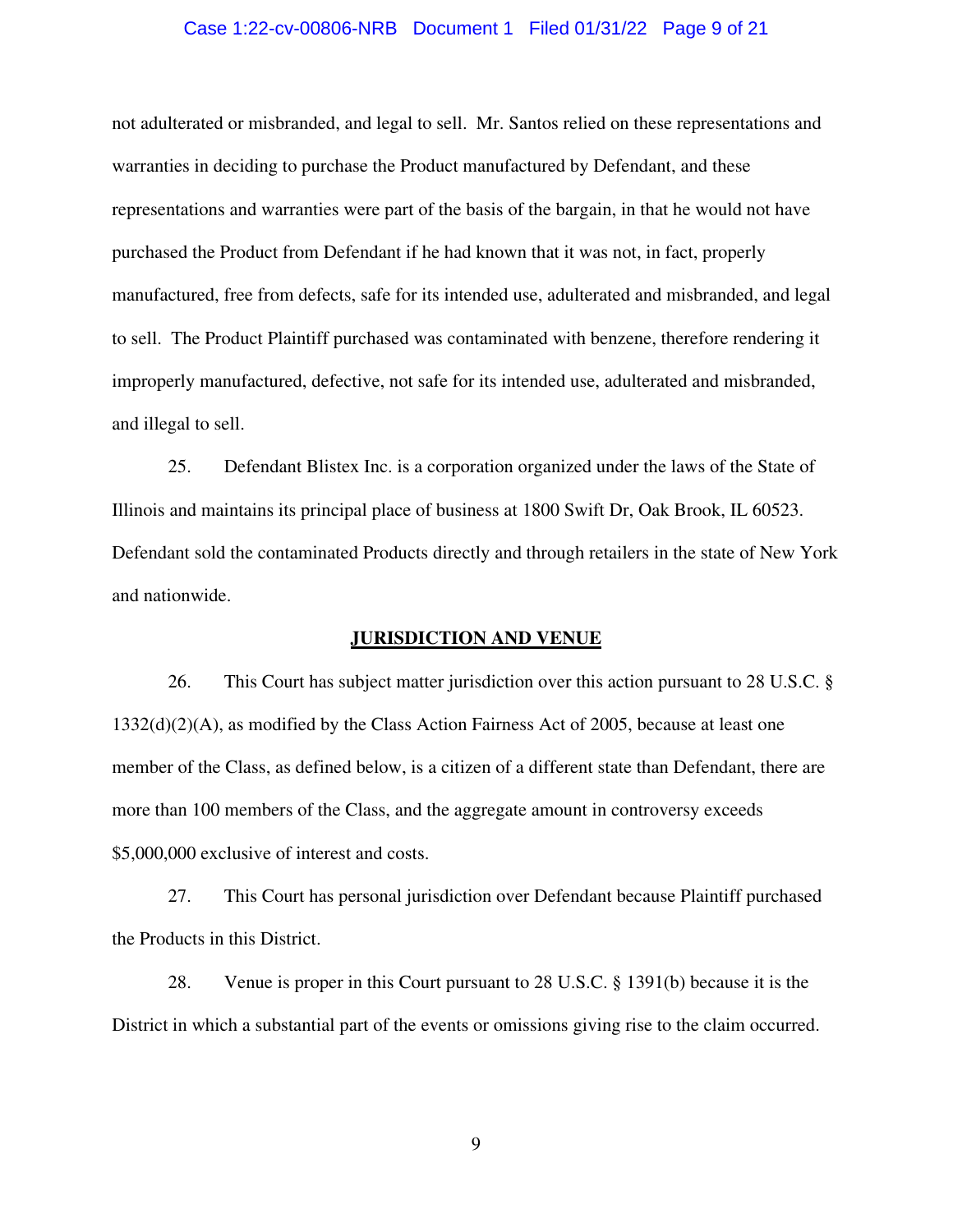# **CLASS ACTION ALLEGATIONS**

29. Plaintiff seeks to represent a class defined as all persons in the United States who purchased the Products (the "Class").

30. Plaintiff also seeks to represent a subclass of all Class members who purchased the Products in New York (the "Subclass").

31. The Class and Subclass are collectively referred to as the "Classes."

32. Subject to additional information obtained through further investigation and discovery, the foregoing definitions of the Classes may be expanded or narrowed by amendment to the complaint or narrowed at class certification.

33. Specifically excluded from the Classes are Defendant, Defendant's officers, directors, agents, trustees, parents, children, corporations, trusts, representatives, employees, principals, servants, partners, joint ventures, or entities controlled by Defendant, and its heirs, successors, assigns, or other persons or entities related to or affiliated with Defendant and/or Defendant's officers and/or directors, the judge assigned to this action, and any member of the judge's immediate family.

34. **Numerosity.** The members of the proposed Classes are geographically dispersed throughout the United States and are so numerous that individual joinder is impracticable. Upon information and belief, Plaintiff reasonably estimates that there are hundreds of thousands of individuals that are members of the proposed Classes. Although the precise number of proposed members are unknown to Plaintiff, the true number of members of the Classes are known by Defendant. Members of the Classes may be notified of the pendency of this action by mail and/or publication through the distribution records of Defendant and third-party retailers and vendors.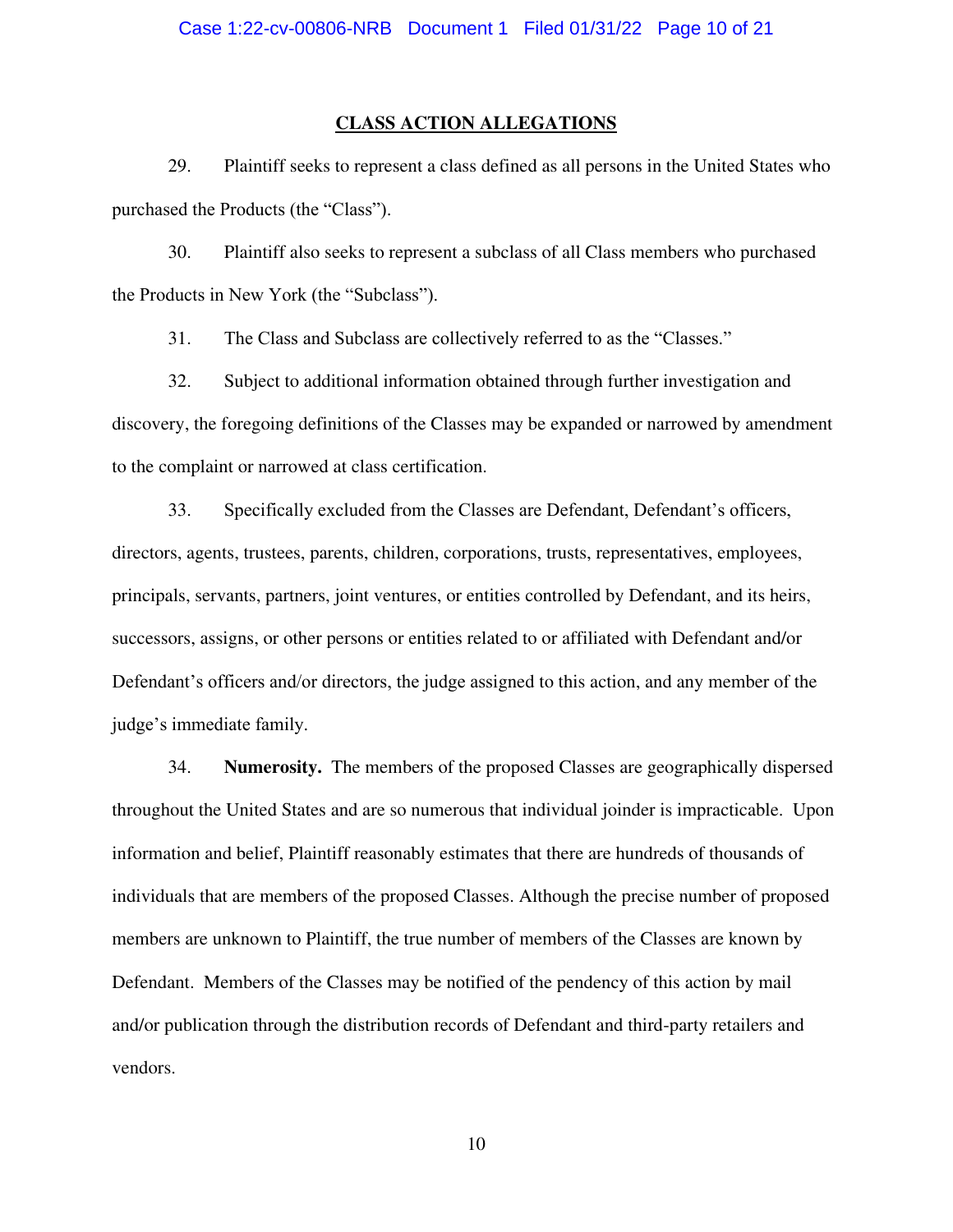## Case 1:22-cv-00806-NRB Document 1 Filed 01/31/22 Page 11 of 21

35. **Typicality.** The claims of the representative Plaintiff are typical of the claims of the Classes in that the representative Plaintiff, like all members of the Classes, purchased the Products, which were worthless due to the presence of benzene, a harmful and carcinogenic chemical impurity. The representative Plaintiff has been damaged by Defendant's misconduct in the very same way as the members of the Classes. Further, the factual bases of Defendant's misconduct are common to all members of the Classes and represent a common thread of misconduct resulting in injury to all members of the Classes.

36. **Existence and predominance of common questions of law and fact.** Common questions of law and fact exist as to all members of the Classes and predominate over any questions affecting only individual members of the Classes. These common legal and factual questions include, but are not limited to, the following:

- (a) whether the Products manufactured by Defendant contain dangerously high levels of benzene;
- (b) whether Defendant breached express warranties contained on the labeling of the Products;
- (c) whether Defendant is liable to Plaintiff and the Classes for unjust enrichment;
- (d) whether the Products were unmerchantable and unfit for their intended use;
- (e) whether Plaintiff and the Classes have sustained monetary loss and the proper measure of that loss;
- (f) whether Plaintiff and the Classes are entitled to restitution and disgorgement from Defendant; and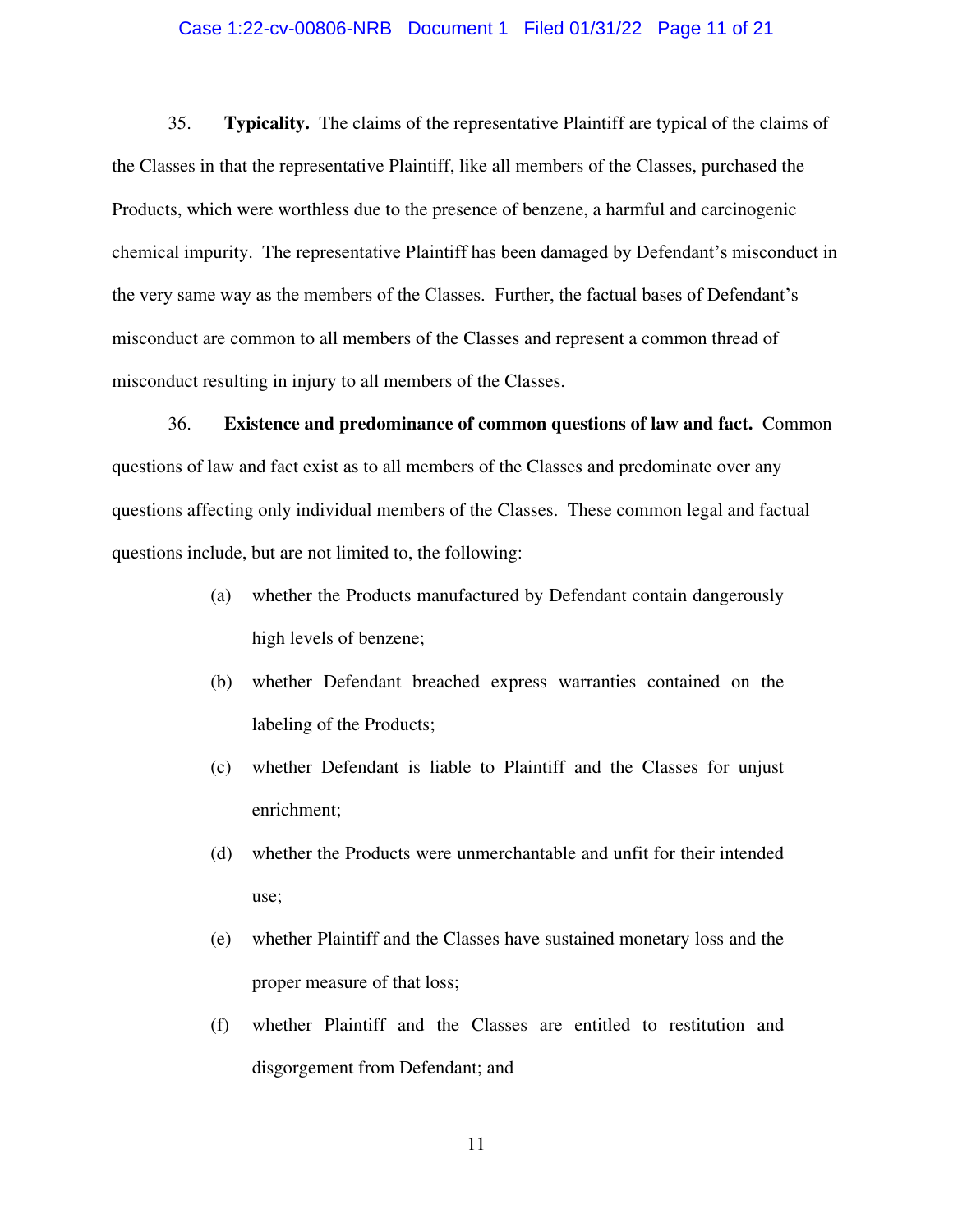(g) whether the marketing, advertising, packaging, labeling, and other promotional materials for the Products are deceptive.

37. **Adequacy of Representation.** Plaintiff will fairly and adequately protect the interests of the Classes. Plaintiff has retained counsel who are highly experienced in complex consumer class action litigation, and Plaintiff intends to vigorously prosecute this action on behalf of the Classes. Plaintiff has no interests that are antagonistic to those of the Classes.

38. **Superiority.** A class action is superior to all other available means for the fair and efficient adjudication of this controversy. The damages or other financial detriment suffered by members of the Classes are relatively small compared to the burden and expense of individual litigation of their claims against Defendant. It would, thus, be virtually impossible for members of the Classes, on an individual basis, to obtain effective redress for the wrongs committed against them. Furthermore, even if members of the Classes could afford such individualized litigation, the court system could not. Individualized litigation would create the danger of inconsistent or contradictory judgments arising from the same set of facts. Individualized litigation would also increase the delay and expense to all parties and the court system from the issues raised by this action. By contrast, the class action device provides the benefits of adjudication of these issues in a single proceeding, economies of scale, and comprehensive supervision by a single court, and presents no unusual management difficulties under the circumstances.

- 39. In the alternative, the Classes may be certified because:
	- (a) the prosecution of separate actions by individual members of the Classes would create a risk of inconsistent or varying adjudication with respect to individual members of the Classes that would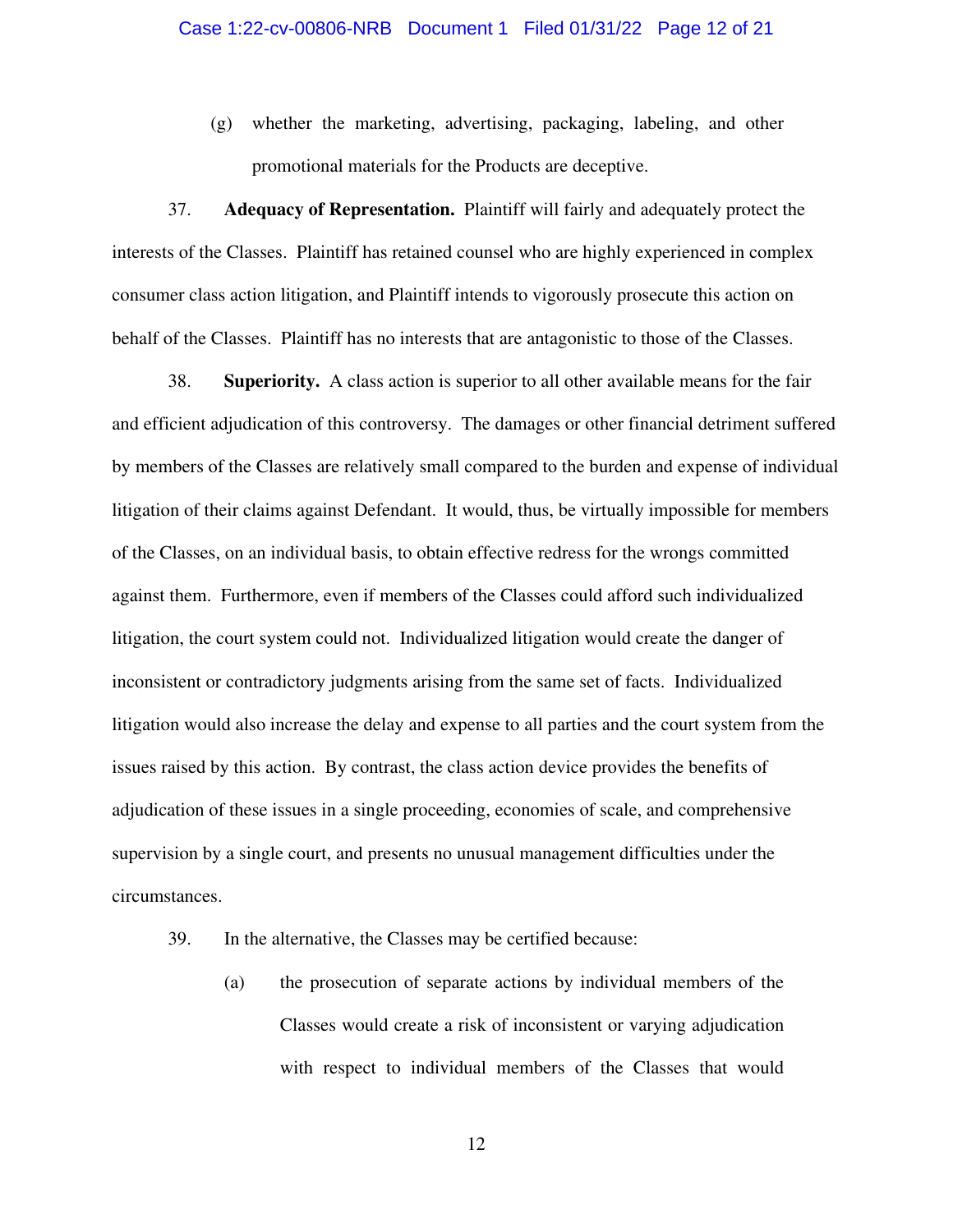establish incompatible standards of conduct for the Defendant;

- (b) the prosecution of separate actions by individual members of the Classes would create a risk of adjudications with respect to them that would, as a practical matter, be dispositive of the interests of other members of the Classes not parties to the adjudications, or substantially impair or impede their ability to protect their interests; and/or
- (c) Defendant has acted or refused to act on grounds generally applicable to the Classes as a whole, thereby making appropriate final declaratory and/or injunctive relief with respect to the members of the Class as a whole.

## **CAUSES OF ACTION**

# **COUNT I Breach of Express Warranty (On Behalf Of Plaintiff And The Nationwide Class And New York Subclass)**

40. Plaintiff incorporates by reference and re-alleges herein all paragraphs alleged above.

41. Plaintiff brings this claim individually and on behalf of the members of the

proposed Class and the New York Subclass against Defendant.

42. Plaintiff, and each member of the Class and the New York Subclass, formed a contract with Defendant at the time Plaintiff and the other Class and New York Subclass members purchased the defective Products. The terms of the contract include the promises and affirmations of fact made by Defendant on the Product's packaging and through marketing and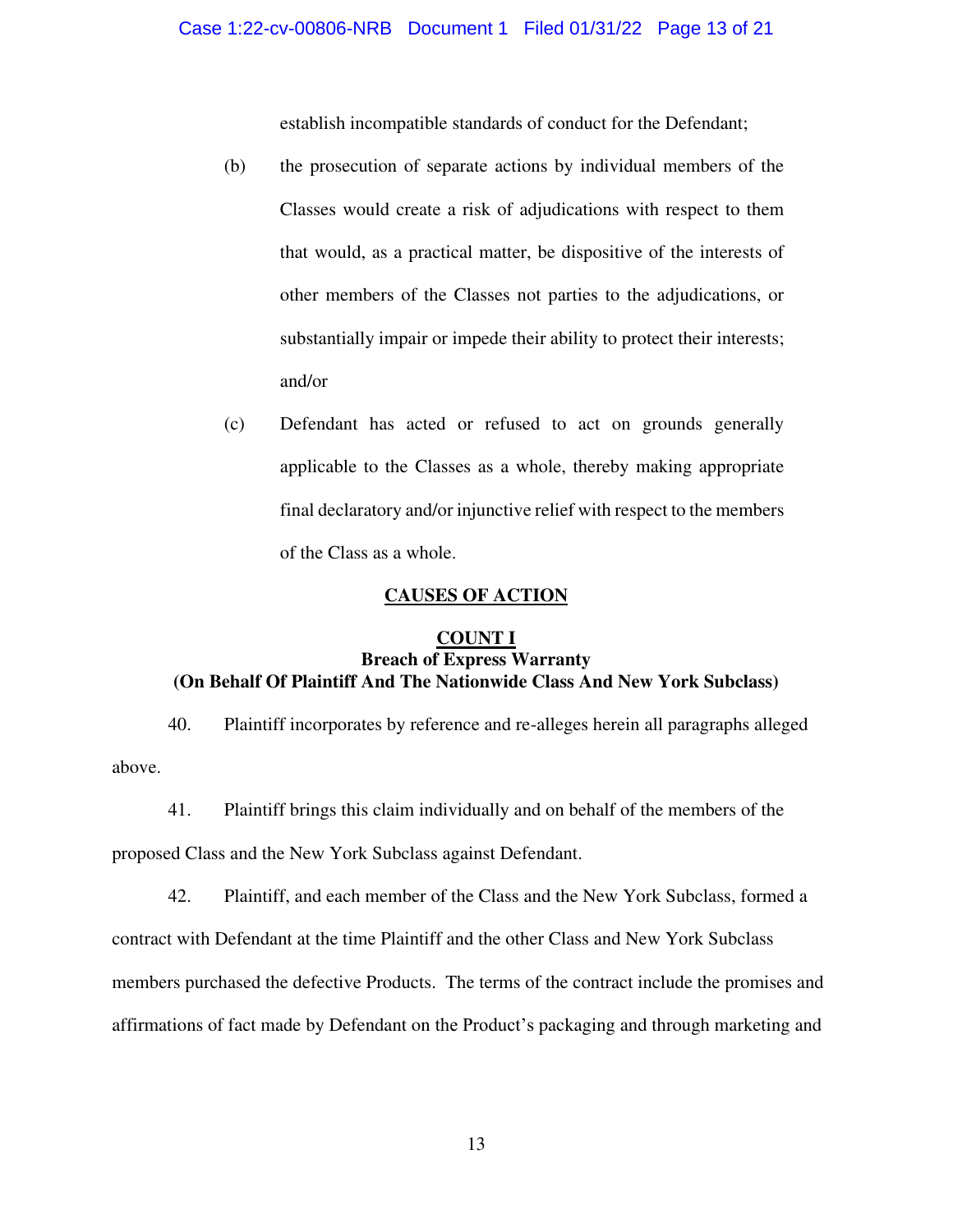## Case 1:22-cv-00806-NRB Document 1 Filed 01/31/22 Page 14 of 21

advertising, including that the Product would contain only the active ingredient stated on the label, and not harmful impurities such as benzene.

43. This labeling, marketing, and advertising constitute express warranties and became part of the basis of the bargain, and are part of the standardized contract between Plaintiff and the members of the Class and the New York Subclass and Defendant.

44. Plaintiff relied on the express warranty that the Product would contain only the active ingredient stated on the label, and not harmful impurities such as benzene. These express warranties further formed the basis of the bargain, and is part of the standardized contract between Plaintiff and the members of the Class and the New York Subclass and Defendant.

45. Defendant purports, through its advertising, labeling, marketing and packaging, to create an express warranty that the Product would contain only the active ingredient stated on the label, and not harmful impurities such as benzene.

46. Plaintiff and the Class and the New York Subclass performed all conditions precedent to Defendant's liability under this contract when they purchased the defective Products.

47. Defendant breached express warranties about the defective Products and its qualities because Defendant's statements about the Products were false because the defective Products Plaintiff and members of the Class and New York Subclass purchased do not conform to Defendant's affirmations and promises described above.

48. Plaintiff and each of the members of the Class and the New York Subclass would not have purchased the defective Products on the same terms had they known the true nature of the defective Products' composition, specifically that the Products contained elevated levels of benzene.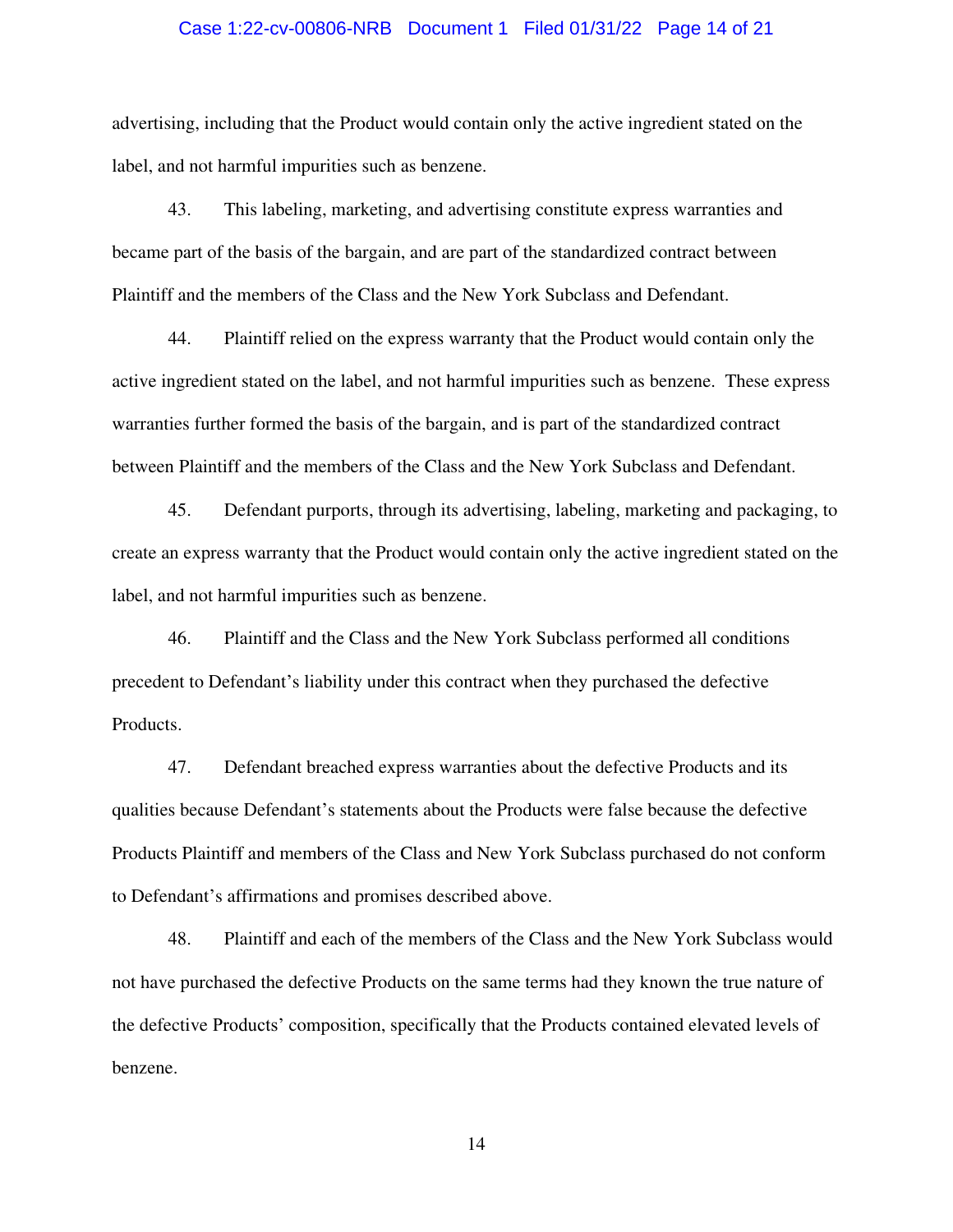# Case 1:22-cv-00806-NRB Document 1 Filed 01/31/22 Page 15 of 21

49. As a result of Defendant's breach of express warranty, Plaintiff and each of the members of the Class and the New York Subclass have been damaged in the amount of the purchase price of the Products, or at minimum the difference between the value of the Products as promised and warranted versus the value of the Products actually received, and any consequential damages resulting from the purchases.

50. On January 25, 2022, prior to filing this action, Plaintiff served Defendant with a pre-suit notice letter that complied in all respects with U.C.C. §§ 2-313, 2-607. A true and correct copy of the letter is attached hereto as **Exhibit A**. On January 28, 2022, prior to filing this action, Plaintiff sent an additional pre-suit notice letter that complied in all respects with U.C.C. §§ 2-313, 2-607, providing further clarification on the breach of express warranty claim. A true and correct copy of the letter is attached hereto as **Exhibit B**.

# **COUNT II Unjust Enrichment (On Behalf Of Plaintiff And The Nationwide Class And New York Subclass)**

51. Plaintiff incorporates by reference and re-alleges herein all paragraphs alleged above.

52. Plaintiff brings this claim individually and on behalf of the members of the proposed Class and New York Subclass against Defendant.

53. Plaintiff and Class members conferred benefits directly on Defendant by purchasing the Products, and Defendant unjustly and inequitably retained the benefits because it retained profits and the revenue from the sale of the Products even though the Products cannot be used for their principal intended purpose and are worthless due to the presence of benzene.

54. Defendant has been unjustly enriched in retaining the revenues derived from Plaintiff's and Class members' purchases of the Products. Retention of those moneys under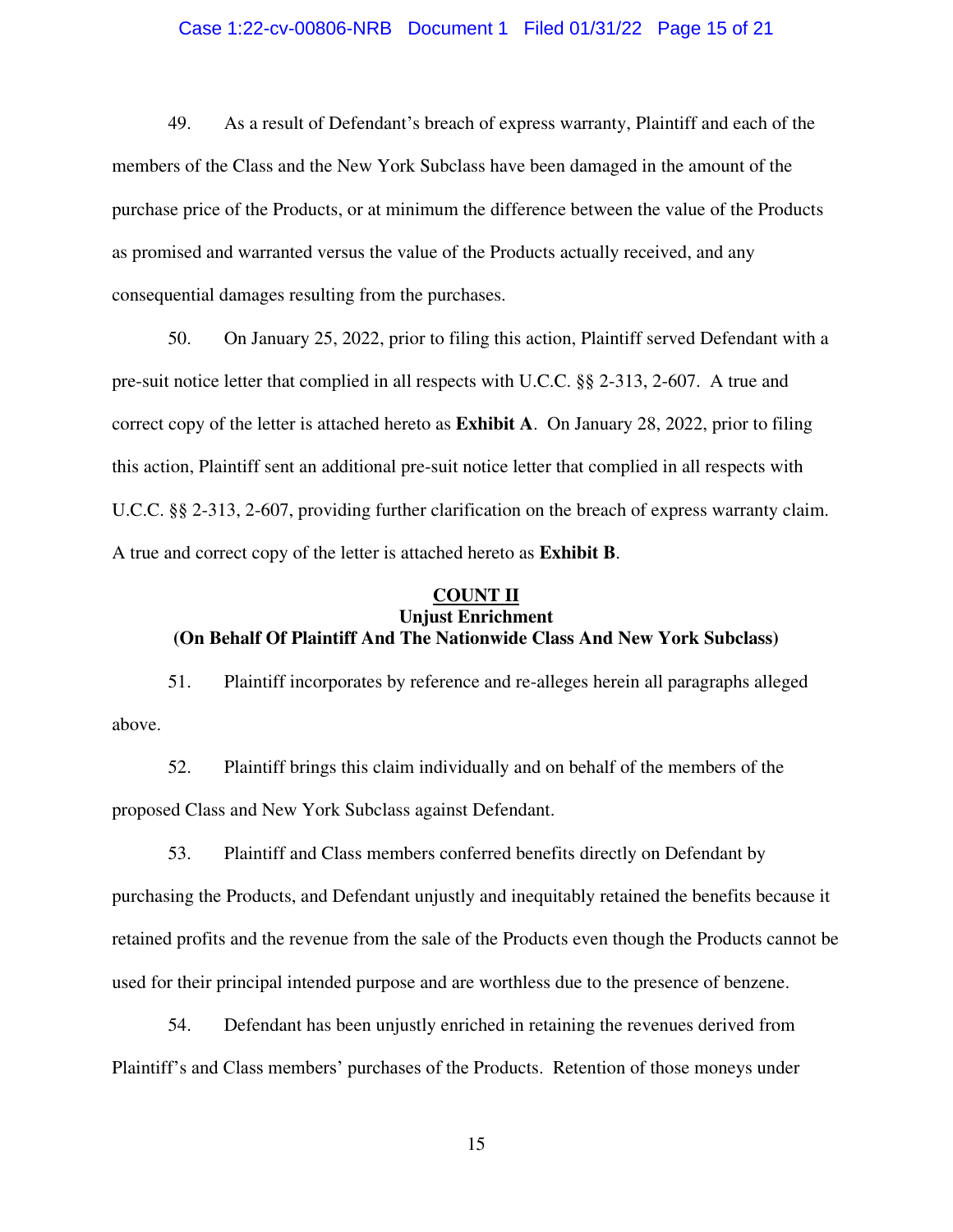## Case 1:22-cv-00806-NRB Document 1 Filed 01/31/22 Page 16 of 21

these circumstances is unjust and inequitable because the Products were unfit for use as antifungal and odor-reducing agents. Plaintiff and Class members were damaged because they would not have purchased the Products if the true facts were known.

55. Retention of those moneys also is unjust and inequitable because Defendant knows the Products are defective and has issued a recall, but has not provided a refund to Plaintiff or members of the Classes.

56. Because Defendant's retention of the non-gratuitous benefits conferred on it by Plaintiff and Class members is unjust and inequitable, Defendant must pay restitution and other relief to Plaintiff and Class members for its unjust enrichment, as ordered by the Court.

# **COUNT III Violation Of New York's General Business Law § 349 (On Behalf Of Plaintiff And The New York Subclass)**

57. Plaintiff hereby incorporates by reference the allegations contained in all preceding paragraphs of this complaint.

58. Plaintiff brings this claim individually and on behalf of the proposed New York Subclass against Defendant.

59. New York's General Business Law § 349 prohibits deceptive acts or practices in the conduct of any business, trade, or commerce.

60. In its sale of goods throughout the State of New York, Defendant conducts

business and trade within the meaning and intendment of New York's General Business Law §

349.

61. Plaintiff and members of the New York Subclass are consumers who purchased products from Defendant for their personal use.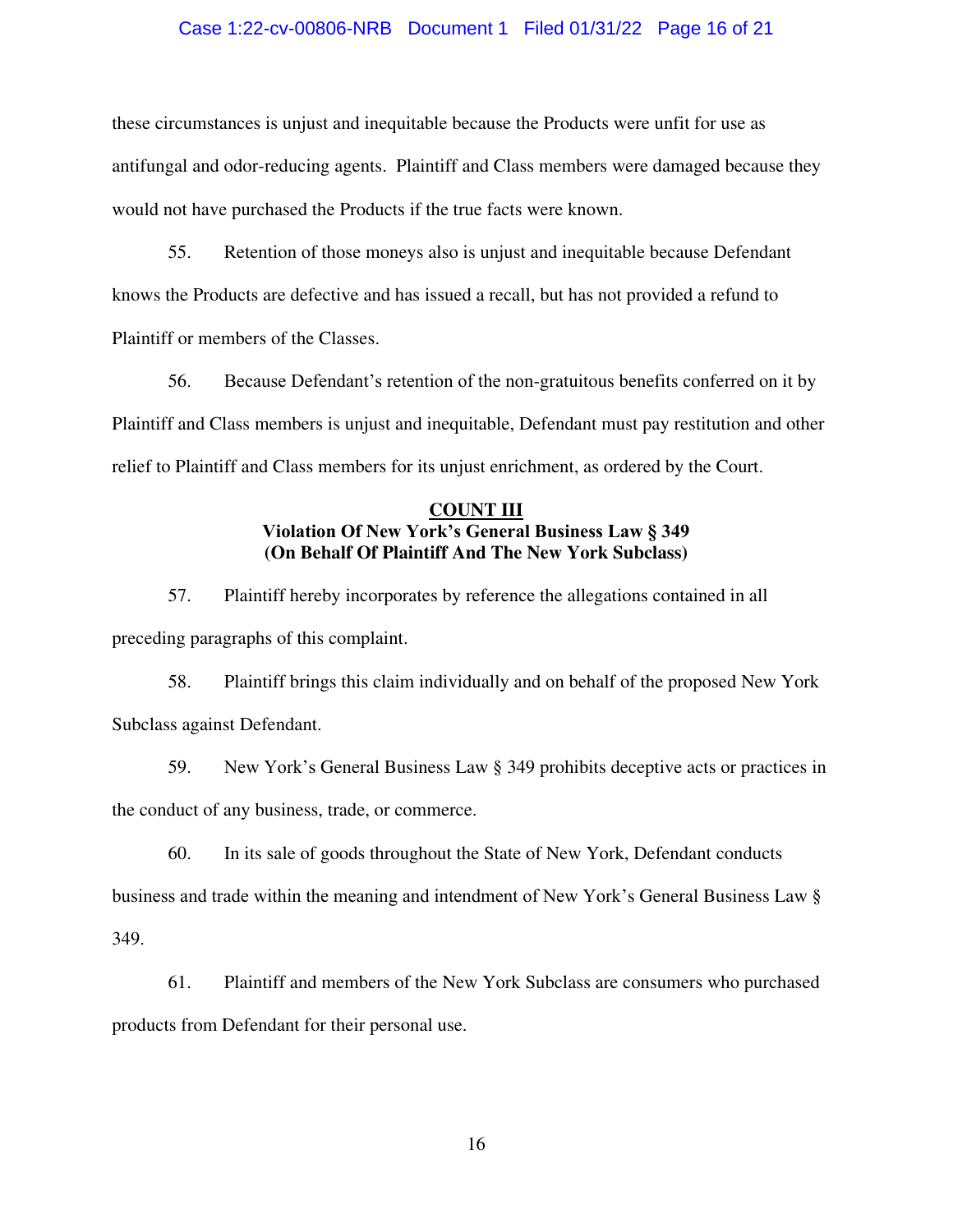# Case 1:22-cv-00806-NRB Document 1 Filed 01/31/22 Page 17 of 21

62. By the acts and conduct alleged herein, Defendant has engaged in deceptive, unfair, and misleading acts and practices, which include, without limitation, representing that the Products were antifungal odor-reducing Products that could be used for those purposes, by representing that the only active ingredient in the Products was "tolnaftate," and by failing to disclose the presence of benzene in the Products.

63. The foregoing deceptive acts and practices were directed at consumers.

64. The foregoing deceptive acts and practices are misleading in a material way because they fundamentally misrepresent the characteristics of the Products to induce consumers to purchase same. Defendant's misrepresentations and omissions of fact were material because if Plaintiff and members of the New York Subclass were apprised of the true nature of the Products, namely that the Products contained benzene and were unsafe and unfit for use, they would have been aware of that fact and would not have purchased the Products.

65. By reason of this conduct, Defendant engaged in deceptive conduct in violation of New York's General Business Law.

66. Defendant's actions are the direct, foreseeable, and proximate cause of the damages that Plaintiff and members of the New York Subclass have sustained from having paid for and consumed Defendant's products.

67. As a result of Defendant's violations, Plaintiff and members of the Subclass have suffered damages because: (a) they would not have purchased the Products on the same terms if they knew that the Products contained benzene and are not generally recognized as safe; (b) they would not have purchased the Products or would not have purchased them on the same terms if they knew that the Products could not be used for their intended purpose; (c) they paid a price premium for the Products due to Defendant's misrepresentations and omission of the fact that the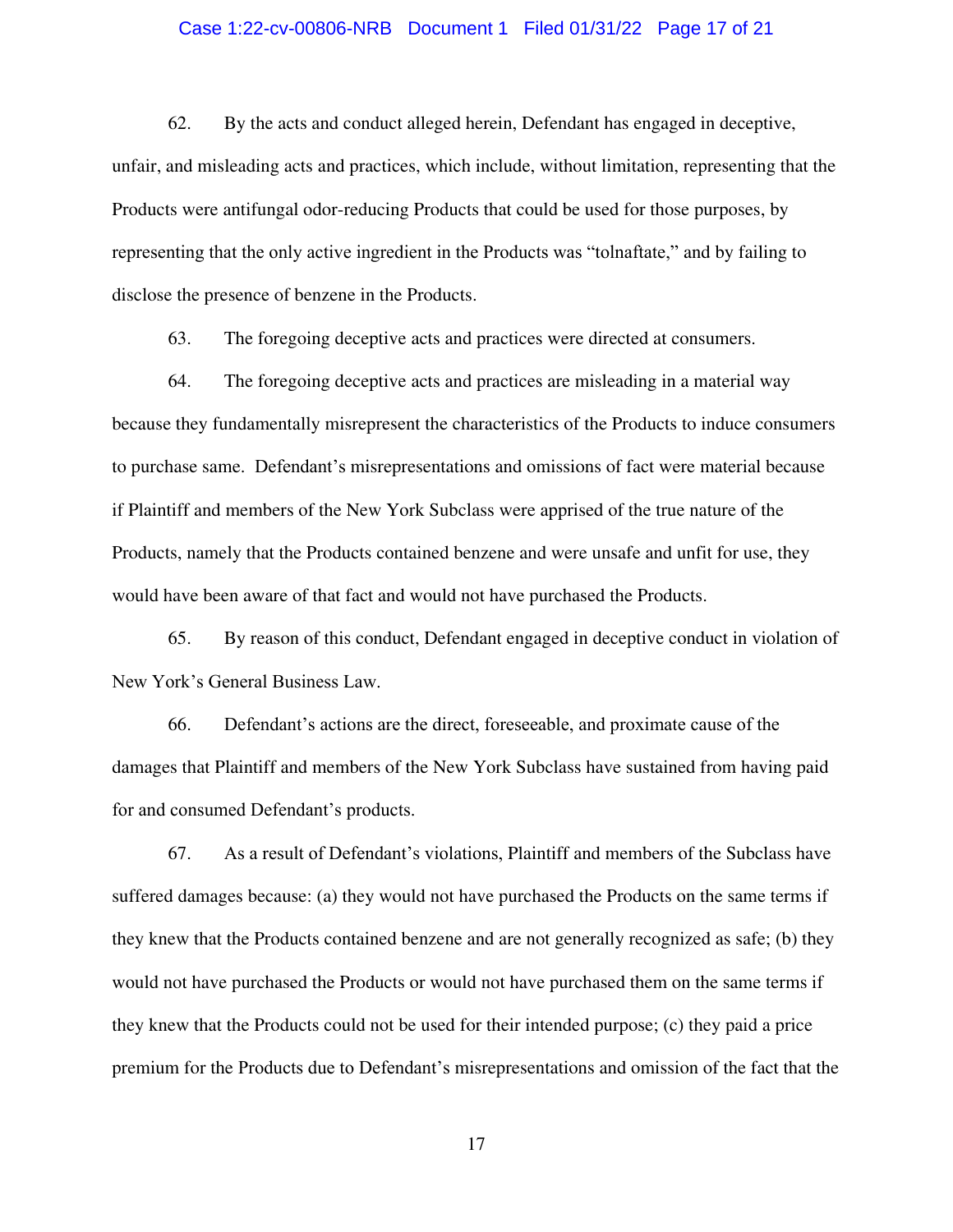## Case 1:22-cv-00806-NRB Document 1 Filed 01/31/22 Page 18 of 21

Products contained benzene and the misrepresentations that the Products contained only the active ingredient tolnaftate; and (d) the Products do not have the characteristics, ingredients, uses, benefits, or quantities as promised.

68. On behalf of himself and other members of the New York Subclass, Plaintiff seeks to recover his actual damages or fifty dollars, whichever is greater, three times actual damages, and reasonable attorneys' fees.

# **COUNT IV Violation Of New York's General Business Law § 350 (On Behalf Of Plaintiff And The New York Subclass)**

69. Plaintiff hereby incorporates by reference the allegations contained in all preceding paragraphs of this complaint.

70. Plaintiff brings this claim individually and on behalf of the proposed New York Subclass against Defendant.

71. New York's General Business Law § 350 prohibits false advertising in the conduct of any business, trade, or commerce.

72. Pursuant to said statute, false advertising is defined as "advertising, including labeling, of a commodity … if such advertising is misleading in a material respect."

73. Based on the foregoing, Defendant has engaged in consumer-oriented conduct that is deceptive or misleading in a material way which constitutes false advertising in violation of Section 350 of New York's General Business Law.

74. Defendant engaged in a material misrepresentation by representing that the Products' only active ingredient was "tolnaftate" and that Products were fit for use as antifungal and odor-reducing Products. Defendant materially omitted the true facts regarding the Products, namely that they contained benzene and were unsafe and unfit for their intended use.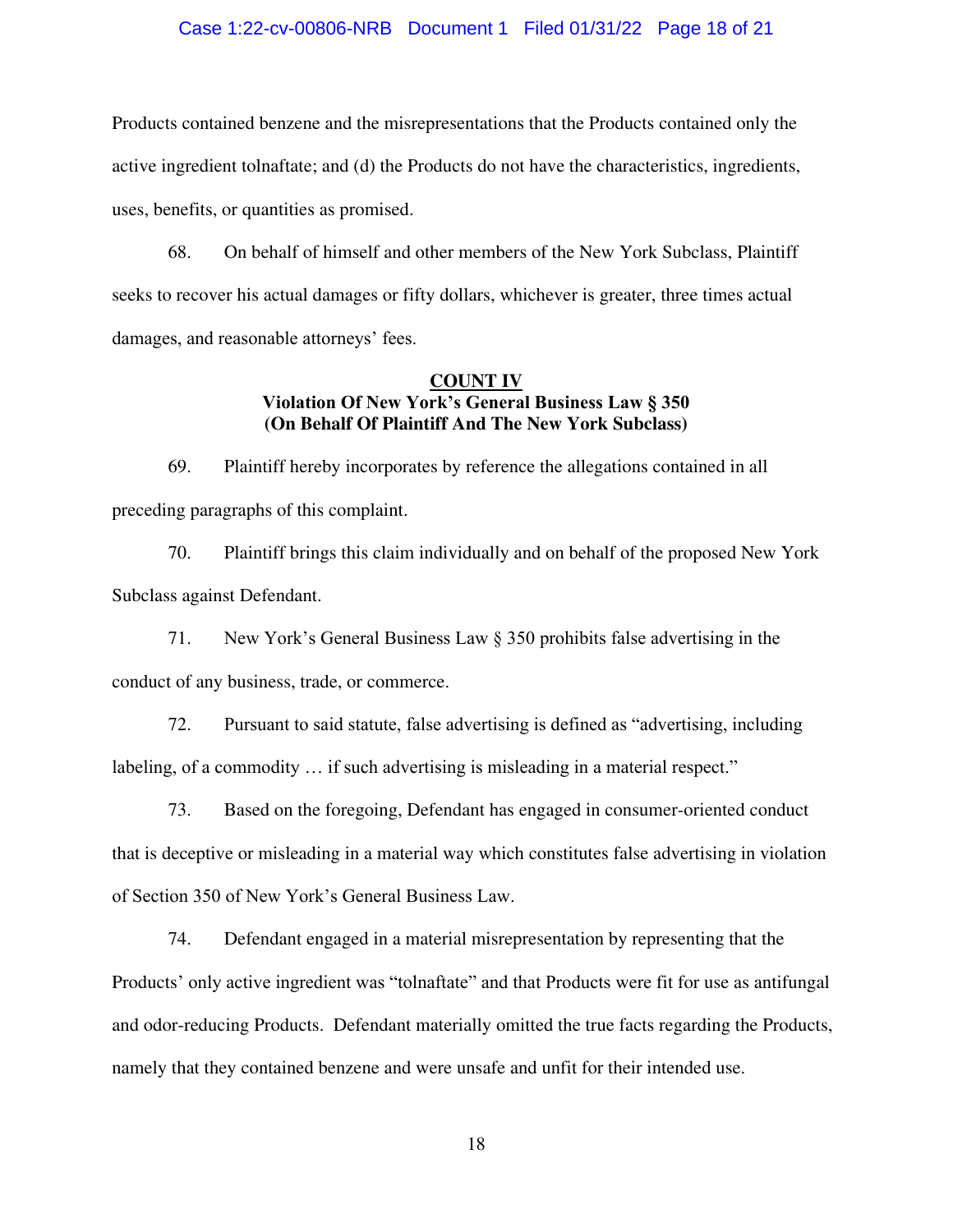# Case 1:22-cv-00806-NRB Document 1 Filed 01/31/22 Page 19 of 21

75. Defendant's false, misleading, and deceptive statements and representations of fact and omissions were and are directed to consumers.

76. Defendant's false, misleading, and deceptive statements and representations of fact and omissions were and are likely to mislead a reasonable consumer acting reasonably under the circumstances.

77. Defendant's false, misleading, and deceptive statements and representations of fact and omissions have resulted in consumer injury or harm to the public interest.

78. As a result of Defendant's false, misleading, and deceptive statements and representations of fact and omissions, Plaintiff and the Subclass have suffered economic injury because the Products were worthless and Plaintiff and the New York Subclass paid a price premium for the Products in the amount of the full purchase price of the Products.

79. As a result of Defendant's violations, Plaintiff and members of the New York Subclass have suffered damages because: (a) they would not have purchased the Products on the same terms if they knew that the Products contained benzene, and are not generally recognized as safe; (b) they would not have purchased the Products or would not have purchased them on the same terms if they knew that the Products could not be used as antifungal and odor-reducing medications; (c) they paid a price premium for the Products due to Defendant's omission of the fact that the Products contained benzene and the misrepresentation that the Products contained only tolnaftate as an active ingredient; and (d) the Products do not have the characteristics, ingredients, uses, benefits, or quantities as promised.

80. On behalf of himself and other members of the New York Subclass, Plaintiff seeks to recover his actual damages or five hundred dollars, whichever is greater, three times actual damages, and reasonable attorneys' fees.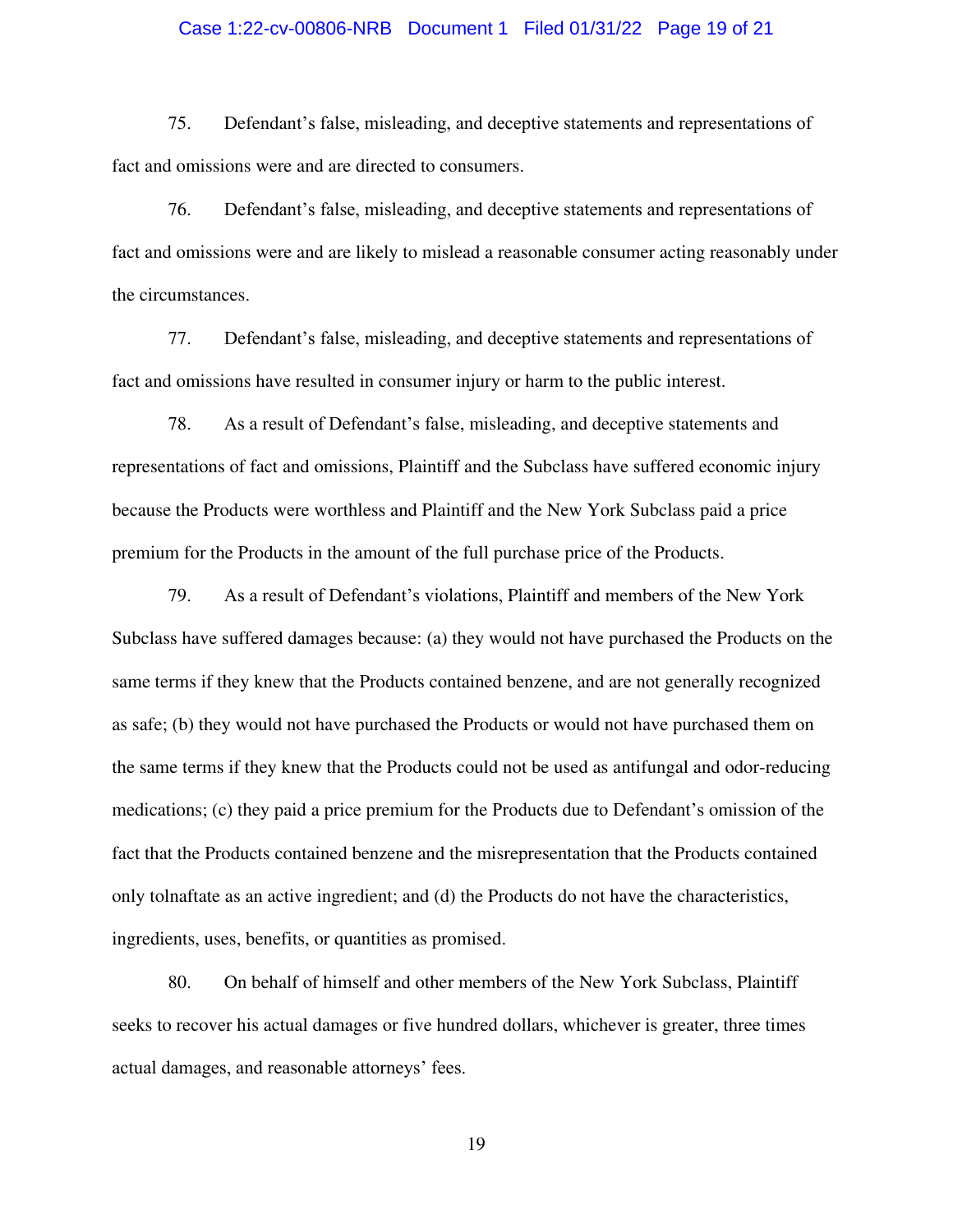# **PRAYER FOR RELIEF**

WHEREFORE, Plaintiff, individually and on behalf of all others similarly situated, seeks judgment against Defendant, as follows:

- a. For an order certifying the nationwide Class and the New York Subclass under Rule 23 of the Federal Rules of Civil Procedure and naming Plaintiff as representative of the Class and New York Subclass and Plaintiff's attorneys as Class Counsel to represent the Class and New York Subclass members;
- b. For an order declaring the Defendant's conduct violates the statutes referenced herein;
- c. For an order finding in favor of Plaintiff, the nationwide Class, and the New York Subclass on all counts asserted herein;
- d. For compensatory and punitive damages in amounts to be determined by the Court and/or jury;
- e. For pre-judgment interest on all amounts awarded;
- f. For an order of restitution and all other forms of monetary relief;
- g. For an order awarding Plaintiff and the Class and Subclass their reasonable attorneys' fees and expenses and costs of suit.

# **DEMAND FOR TRIAL BY JURY**

Plaintiff demands a trial by jury of all issues so triable.

Dated: January 31, 2022 Respectfully submitted,

# **BURSOR & FISHER, P.A.**

 By: */s/ Andrew J. Obergfell*  Andrew J. Obergfell